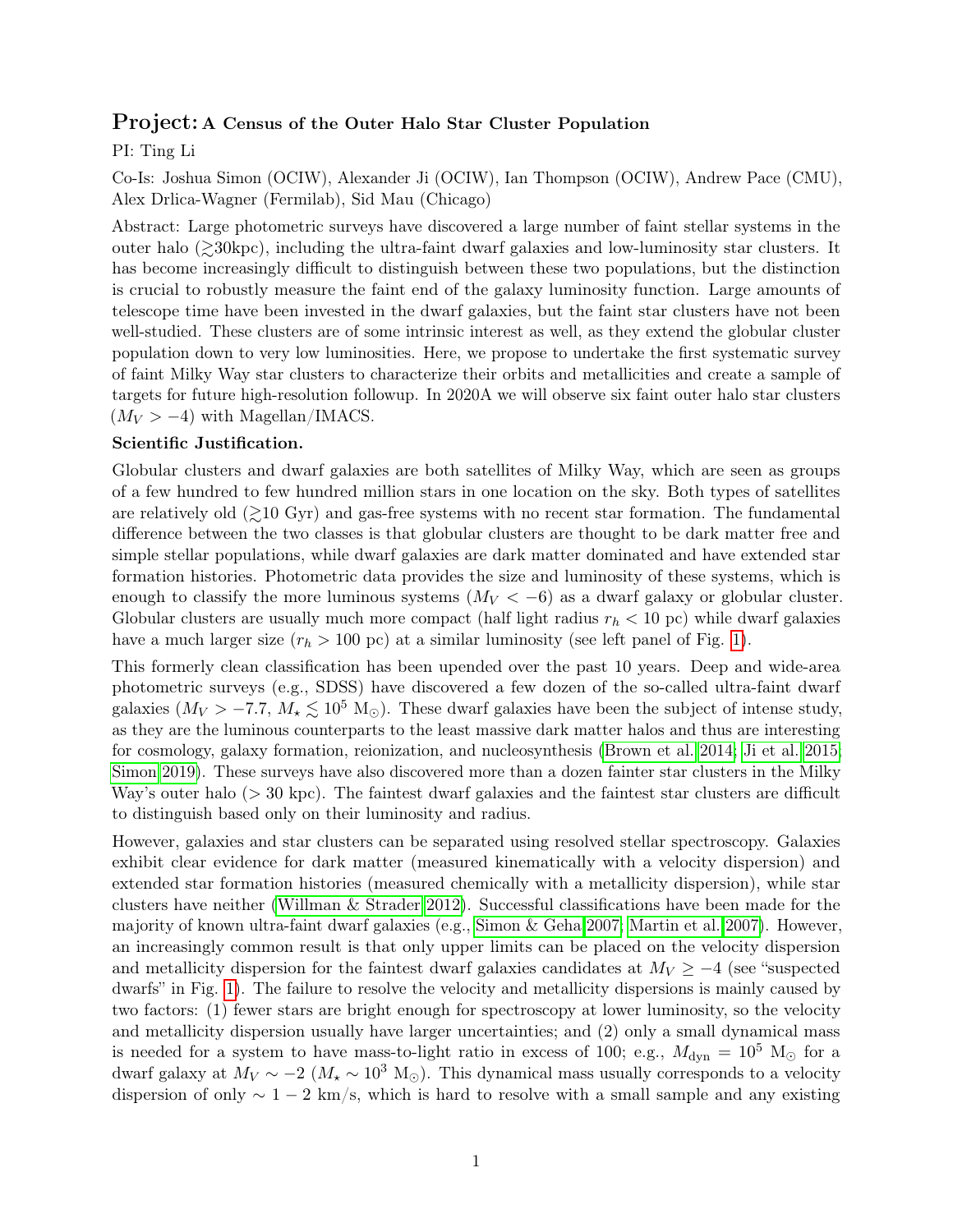instruments. The physical sizes of most of these objects also lie in the ambiguous classification region between 10-40 pc. Recently, we have started invoking chemical differences between UFDs and globular clusters as classification, as the confirmed dwarf galaxies have very different abundances of neutron-capture elements compared to globular clusters (e.g., [Ji et al. 2019\)](#page-2-7). However, this empirical criterion is based on an incomplete study of low-luminosity and/or metal-poor star clusters.

The lack of conclusive classifications for faint Milky Way satellites has very important consequences. Because so few galaxies have been confirmed in this luminosity range  $(0 \leq M_V \leq -4)$ , each one has an outsized influence on the derived luminosity function (e.g., [Bose et al. 2018\)](#page-2-8) and the completenesscorrected number of Milky Way satellites (e.g., [Kim et al. 2018\)](#page-2-9). Most importantly, the new dwarf galaxies discovered by upcoming surveys (e.g. LSST, WFIRST) will be even fainter and more difficult to follow up. If their size continues being smaller, it will make the classification even harder.

Our current efforts have focused on trying to understand and resolve the velocity and metallicity dispersions of the faintest and most compact dwarf galaxies. However, it is equally crucial to understand the properties of the outer halo star clusters and see if they differ from dwarf galaxies in other ways. Until now, almost no spectroscopic followup has been conducted on the outer halo star clusters, simply because they have been viewed as less interesting. As a result, we lack even the most basic information of their radial velocity and mean metallicity. Obtaining these measurements could potentially find other ways to separate star clusters and dwarf galaxies. For example, if all the existing star clusters are relatively metal-rich ( $[Fe/H] > -2$ ), similar to the brighter globular clusters, then we can use the mean metallicity to classify the two populations. We can also compare orbital parameters (e.g., eccentricity, pericenter) for clusters and dwarfs and see if this is useful for classification. Furthermore, identifying bright member stars in these clusters also enables subsequent followup with high-resolution spectroscopy, which will help us validate the empirical classification based on the abundance of neutron-capture elements.

Star cluster formation is also an interesting topic in itself. Although globular clusters have been studied for decades, very few outer halo clusters have been studied. Are these faint outer halo clusters an extension of the Galactic clusters, or did they accrete with other dwarf galaxies? Determining the metallicities and orbits will also help answer this question.

This proposal: We propose to use Magellan/IMACS to observe a sample of outer halo star clusters at  $M_V \lesssim -4$ ,  $D \gtrsim 30$  kpc and  $r_h \lesssim 13$  pc, which is a parameter region with almost no spectroscopic information<sup>[1](#page-1-0)</sup>. We then select a subset from the list to make sure that they are accessible from Magellan in 2020A. We further restrict to the clusters whose luminosity and distance suggests at least 3 member stars at  $r < 20.5$  that we can use to determine the mean metallicity and systemic velocity. The resulting star clusters are listed in Table 2 (in Target List). None of these clusters has published spectroscopy so far. With proper motions from Gaia DR2, we can also derive the star cluster orbits. The metallicity and orbital information will be compared with both classical globular clusters and confirmed ultra-faint dwarf galaxies. If more than 10 members are identified in a cluster, we will also examine the velocity dispersion and metallicity dispersion, and confirm if they are consistent with zero which is what we expect in these presumably dark matter free systems.

## Technical Description.

Instrument Setup: We will use the same instrument and setup as our dwarf galaxy program, i.e. 1200/9000 grating with 0.7" slit width, providing R ∼ 11,000 spectra covering 7500-8800 Å wavelength range. We rely on telluric absorption bands to correct velocity offsets resulting from slit centering errors. The velocities and metallicities will mainly determined by the the Ca triplet lines near 8500Å.

<span id="page-1-0"></span><sup>1</sup>Segue 3 and Laevens 3 are the only star clusters that have published spectroscopic study at this parameter space.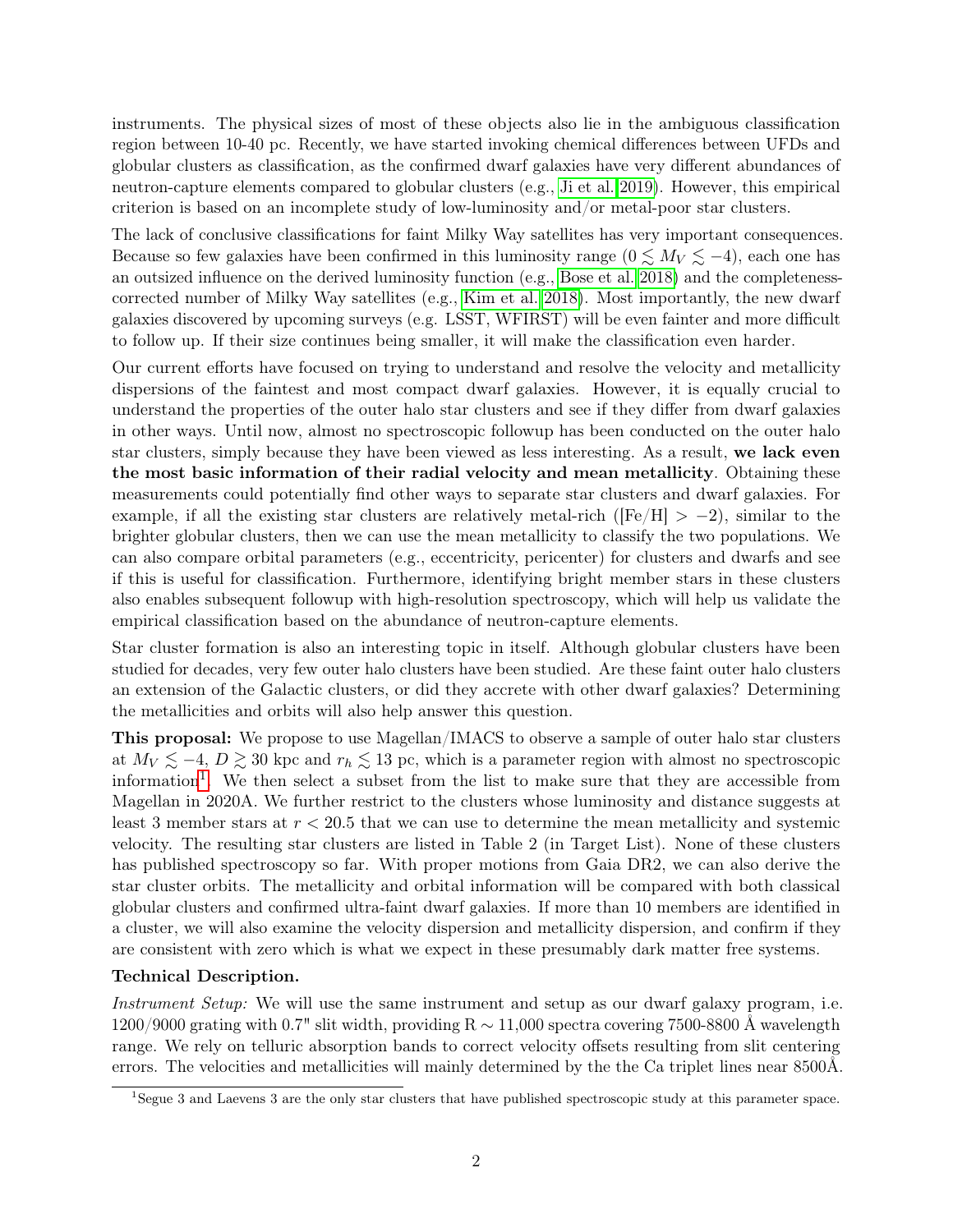

<span id="page-2-0"></span>Figure 1: (left) Luminosity  $(M_V)$  and half-light radius  $(r_h)$  of the dwarf galaxies and globular clusters (figure from [Simon 2019\)](#page-2-3). At the faint end, the boundary between these two classes become vague. Star clusters at  $M_V < -4$  and  $r_h \lesssim 13$  pc are the targets of this proposal. (right) Metallicity vs luminosity; figure adapted from [Simon et al.](#page-2-10) [\(2017\)](#page-2-10). Open blue circles are confirmed dwarf galaxies which follows a well-defined luminosity-metallicity relation [\(Kirby et al. 2013\)](#page-2-11). Black dots are globular clusters [\(Harris 2010\)](#page-2-12). The metallicity of the faintest star clusters at  $M_V < -4$  are largely unknown. Laevens 3 (red square) and Segue 3 (red diamond) are the only faint and metal-poor outer halo star clusters with a spectroscopic metallicity measurement [\(Longeard et al. 2019;](#page-2-13) [Fadely](#page-2-14) [et al. 2011\)](#page-2-14). The  $M_V$  of our six targets are indicated as red vertical lines.

Our custom data reduction pipeline produces velocities precision to 1.0 km/s at  $S/N = 20$  and 3.0  $km/s$  at  $S/N = 5$  [\(Simon et al. 2017;](#page-2-10) [Li et al. 2017\)](#page-2-15), and metallicity precision at 0.15 dex at high S/N [\(Simon et al. 2017\)](#page-2-10).

*Exposure Time and Scheduling:* We aim to achieve  $S/N = 5$  per pixel at  $r = 20.5$  for each cluster. This requires a total of 4-5 hr exposure per cluster on bright nights. We therefore request 3 nights in 2020A to observe 6 clusters. Since our clusters are distributed over a range of RA, we prefer to have 3 nights over 2 runs, one night in Feb/Mar and two nights in Jun/Jul. Since the wavelength coverage is at NIR, we could use bright time (preferably excluding  $\pm 1$  day from full moon).

Progress to date: This is a new program, but the PI has previously been awarded Magellan/IMACS time via UChicago, resulting in 3 published first author papers in the past 2 years [\(Li et al. 2017,](#page-2-15) [2018b](#page-2-16)[,a\)](#page-2-17)

- <span id="page-2-8"></span><span id="page-2-1"></span>Bose, S., Deason, A. J., & Frenk, C. S. 2018, ApJ, 863, 123<br>Brown, T. M., Tumlinson, J., Geha, M., et al. 2014, ApJ, 796, 91<br>Fadely, R., Willman, B., Geha, M., et al. 2011, AJ, 142, 88
- 
- <span id="page-2-14"></span>
- <span id="page-2-12"></span><span id="page-2-2"></span>Harris, W. E. 2010, ArXiv e-prints, arXiv:1012.3224 & Bromm, V. 2015, MNRAS, 454, 659
- <span id="page-2-7"></span>Ji, A. P., Simon, J. D., Frebel, A., Venn, K. A., & Hansen, T. T. 2019, ApJ, 870, 83<br>Kim, S. Y., Pete
- <span id="page-2-9"></span>Y., Peter, A. H. G., & Hargis, J. R. 2018, Phys. Rev. Lett., 121, 211302
- <span id="page-2-11"></span>Kirby, E. N., Boylan-Kolchin, M., Cohen, J. G., et al. 2013, ApJ, 770, 16
- Li, T. S., Simon, J. D., Drlica-Wagner, A., et al. 2017, ApJ, 838, 8 Li, T. S., Simon, J. D., Pace, A. B., et al. 2018a, ApJ, 857, 145
- <span id="page-2-17"></span><span id="page-2-16"></span><span id="page-2-15"></span><span id="page-2-13"></span>Li, T. S., Simon, J. D., Kuehn, K., et al. 2018b, ApJ, 866, 22
- <span id="page-2-6"></span>
- Longeard, N., Martin, N., Ibata, R. A., et al. 2019, MNRAS, 2229 Martin, N. F., Ibata, R. A., Chapman, S. C., Irwin, M., & Lewis, G. F. 2007, MNRAS, 380, 281
- <span id="page-2-3"></span>Simon, J. D. 2019, ARA&A, 57, 375
- 
- <span id="page-2-10"></span><span id="page-2-5"></span>Simon, J. D., & Geha, M. 2007, ApJ, 670, 313 Simon, J. D., Li, T. S., Drlica-Wagner, A., et al. 2017, ApJ, 838, 11
- <span id="page-2-4"></span>Willman, B., & Strader, J. 2012, AJ, 144, 76